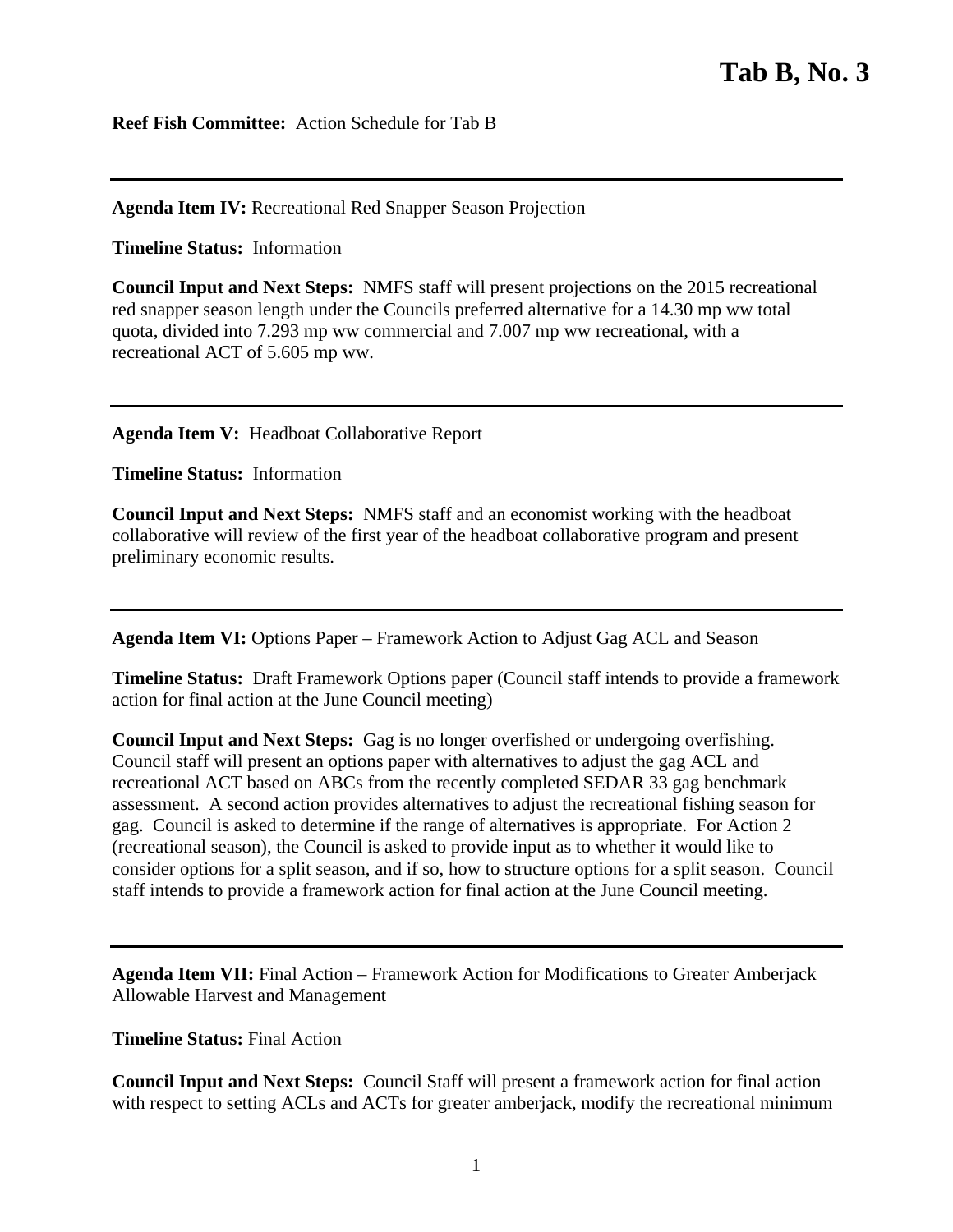size limit, modify the recreational closed season, and modify the commercial trip limit. The Committee should select preferred alternatives, with final action and approval of the codified regulations to be taken by the full Council.

**Agenda Item VIII:** Scoping Summaries – Amendment 36 – Red Snapper IFQ Modifications

**Timeline Status:** Review and Discussion

**Council Input and Next Steps:** Staff will report on public comments received during a series of scoping meetings. Using this input, the Council is asked to identify which potential modifications it intends to further evaluate, which may be removed from consideration, and if any additional changes should be included. Also, the Council is asked to discuss potential actions and alternatives for these potential changes, for inclusion in an options paper or draft amendment to be presented at a subsequent Council meeting.

**Agenda Item IX:** Revised Draft – Amendment 28 – Red Snapper Allocation

**Timeline Status:** Draft Amendment

**Council Input and Next Steps:** The Committee will review a revised public hearing draft including new alternatives based on MRIP recalibration of recreational landings and change in size selectivity. In addition, the Committee is expected to consider a timeline for final action.

**Agenda Item X:** Revised Draft – Amendment 39 – Regional Management of Recreational Red Snapper

**Timeline Status:** Draft Amendment

**Council Input and Next Steps:** Staff will present revised actions and alternatives. The Committee is asked to discuss the range of alternatives for their completeness. The Committee will also provide feedback on a proposed process for the review and approval of conservation equivalency proposals.

**Agenda Item XI:** Options Paper – Joint South Florida Management

**Timeline Status:** Draft Options Paper for a Possible Amendment

**Council Input and Next Steps:** Staff will review options for a joint management approach to stocks in the south Florida area. Council is asked to determine if the range of actions and options is appropriate, and whether and how to proceed with development of an amendment.